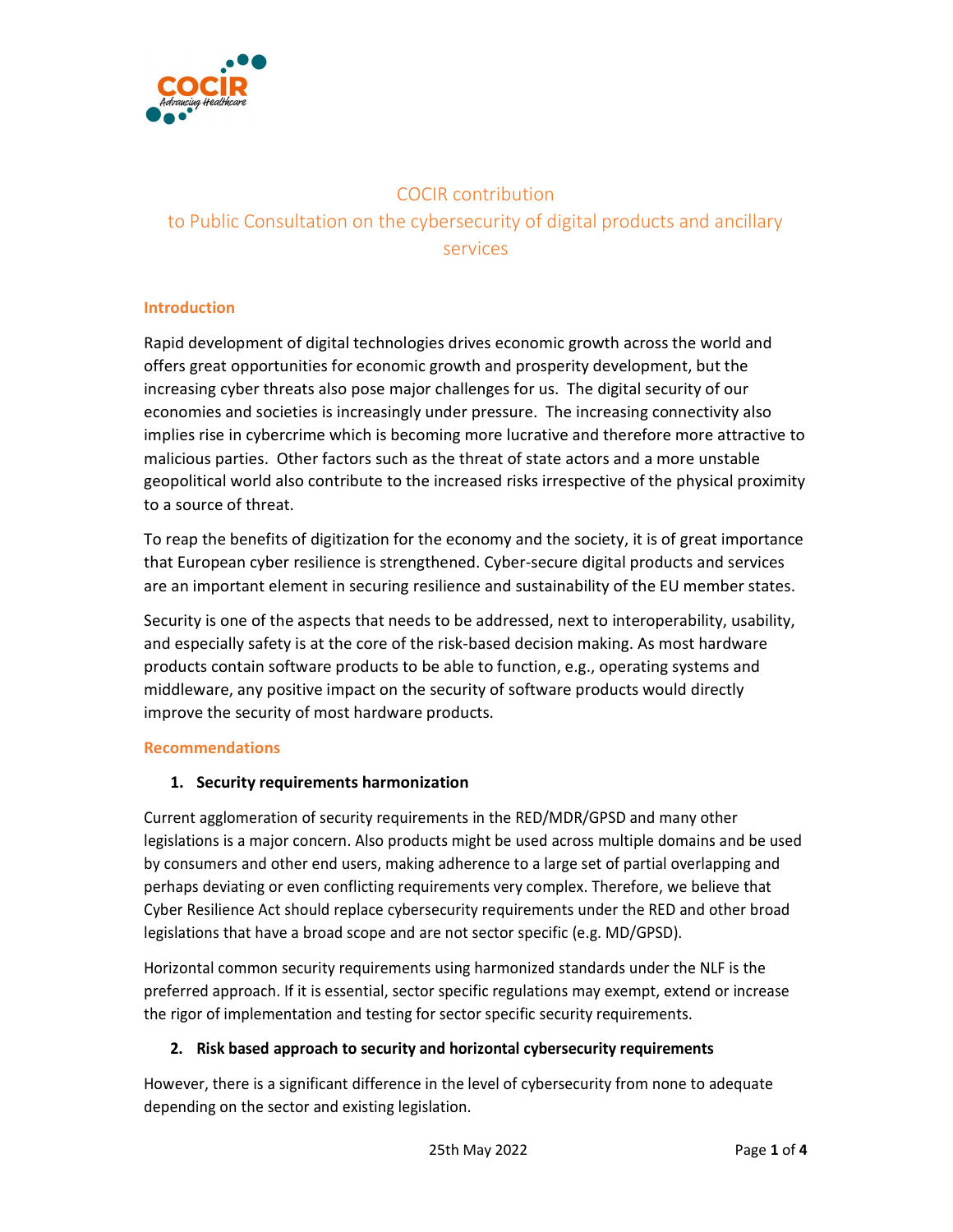

COCIR members believe that a minimal "duty of care" mandatory cybersecurity requirements applying to everyone and everything is the best way forward. Also security should be risk based focused on the intended use and intended environment of use and as such the same level of rigor for security does not need to be applied to all products.

The EU will be able to promote its vision for high cybersecurity standards, including at international level, and strengthen the EU's global competitiveness only if all hardware and software used in the EU meet standardized cybersecurity requirements. Security should be grounded into a foundation of a risk-based approach, taking into consideration the intended use and the intended environment of use.

Mandatory requirements have some additional cost, but if horizontal approach is taken, it has a lower impact when there is a patchwork of requirements in different legislations.

## 3. Alighnment with established industry-specific and international standards

One key element for introducing voluntary certification schemes or mandatory horizontal requirements is the cost when these schemes/requirements deviate from the current state-ofthe-art and established international standards. Many sectors have their own state-of-the-art like ICS/SCADA, automotive, medical, etc. which are based on established international standards (e.g., ISO 27000 series and the IEC 62443 series). Any horizontal schemes and requirements should be in support of those established (sector specific) international standards, not only to reduce cost for the manufacturer and support global market access, but also to make use of the expertise established in these international standards.

If member states would develop their own security requirements this would significantly increase cost and impact the single digital market. On the other hand, we have seen that member states are more willing to recognize international standards to demonstrate compliance to security requirements, in which case the impact is even positive for the single digital market and for international market access. A horizontal, NLF like approach that would recognize international standards would significantly align and improve cybersecurity across the board.

## 4. Definition of levels of security by the intended use and the operating environment

The risk categorization as currently used in the CSA might not be appropriate anymore as criminal organizations could be targeting a wide variety of ICT products, ICT services and ICT processes with state-of- the-art cyberattacks carried with significant skills and resources and therefor almost everything might need to be classified as high under the CSA.

Functional and non-functional requirements should be appropriate to the intended use and intended environment of use in relation to the reasonably foreseeable risk. As an example, twofactor authentication to be able to setup a Bluetooth connection between a hearing aid and a mobile phone is not only impractical but also has a huge negative impact on the usability of the product and has no direct perceived security advantages, there are other and better means to establish a secure connection.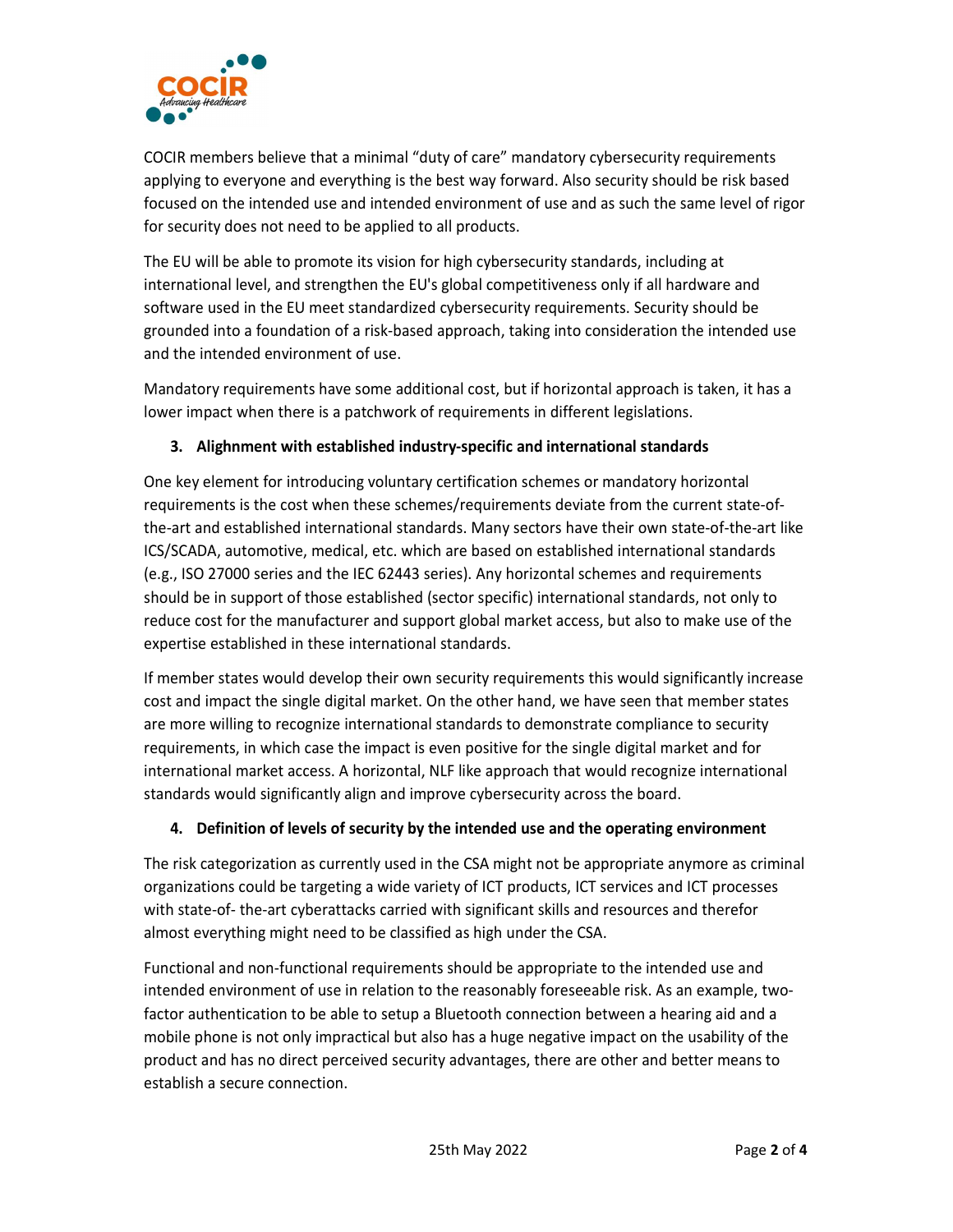

Third party assessment/certification could be an appropriate tool to demonstrate compliance for high-risk hardware/software but should not be enforced in the CRA which has a horizontal approach.

## 5. Effective means to enhance confidence in cybersecurity

It is of the utmost importance that users can be confident that digital products, processes, and services they use are digitally secure. Yet one should always keep in mind that 100% safe does not exist. That's why we need more market incentives for the manufacturers, developers, distributors and importers of ICT products, services, and processes to take adequate cybersecurity measures. Coordinated Vulnerability Disclosure is an essential element to become aware of new vulnerabilities and as such directly linked to security by design. As such it should be supported by any economic operator, following clear, unified, and not excessive regulative guidance.

Security-by-design and by-default should be the guiding principle in the development of hardware and software. Recognition and use of international standards are a crucial element in the approach. The level of security must be appropriate to the intended use and the operating environment. To avoid inefficiencies and seamlessly align continuous needs for cybersecurity over the product lifetime with economic rationale, risk-based objectives instead of product/service requirements should be defined and followed.

Establishing security by design processes to be able to support a hardware/software product throughout its entire lifecycle is key and the most important element as hardware/software will most likely not remain secure over time. Also, security by default is important to ensure that less security savvy users are not exposed to unnecessary risks.

The secure use of products would benefit from organizational measures on the side of operators and users too. Therefore, COCIR also wants to point out the important role of operating procedures and users' qualification towards cybersecurity.

Providing updates should be supported on a risk basis only taking into consideration the intended use of the product (e.g., constrained devices). Replacement should be an alternative rather than enforcing update functionality in all products. If required there should be clear guidance on risk proportionality, timelines for mitigating and roles and responsibilities of all stake holders. E.g., an economic operator cannot be held responsible if the user does not apply the patch. Furthermore, a consideration of cost / effectiveness and a reasonable end of life after which any such obligations are no longer applicable.

We also believe that providing SBOM information does not improve security for consumers as the required knowledge is absent and as such there is no real cost/benefit. For other end users it might aid in their ability to do risk management and risk mitigations but as the design of the product and additional control measures are unknown, there will be a lot of false positive information especially when very granular information is provided, hence why SBOM information should be limited to a high level instead of full decomposition.